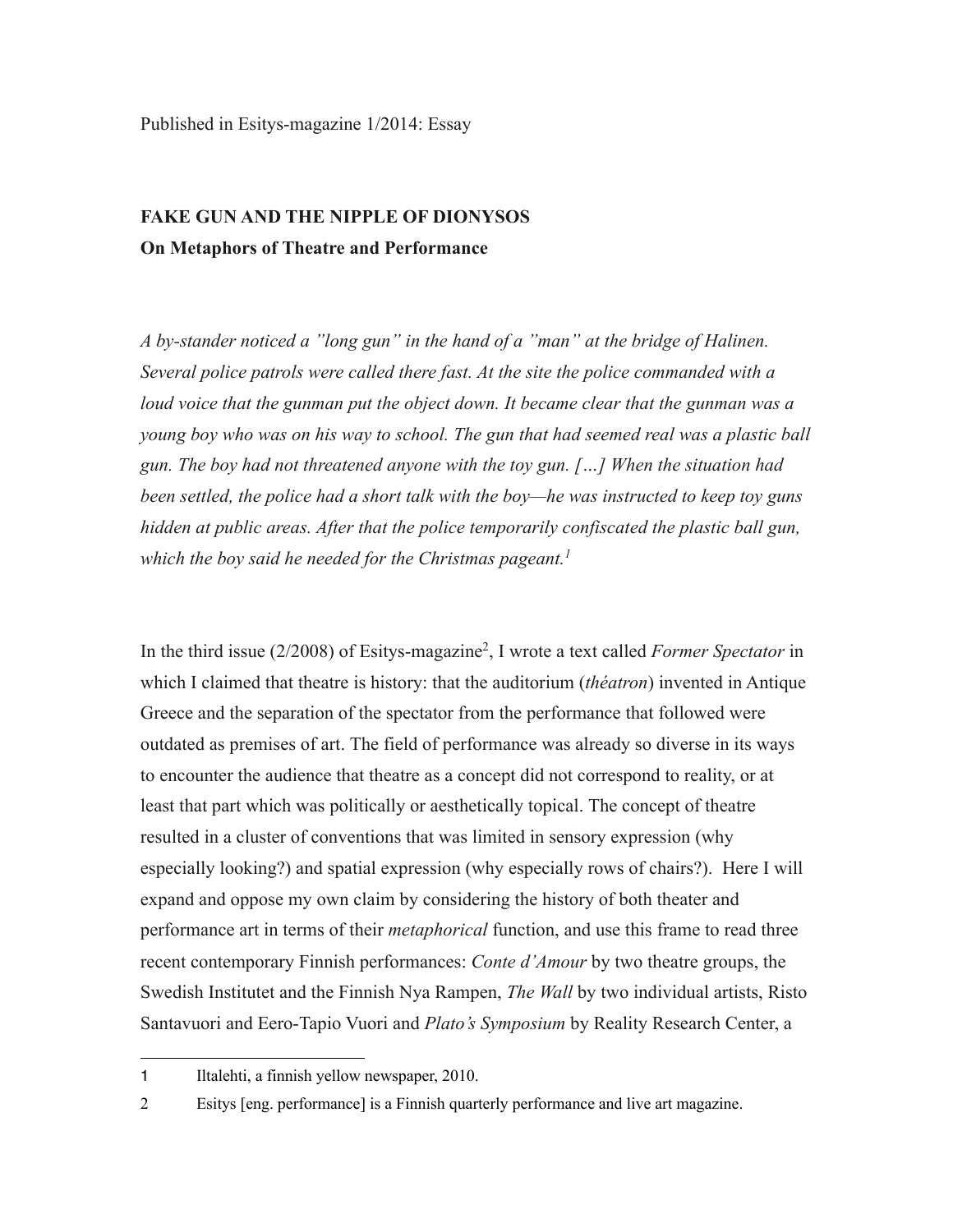## Finnish artist collective.

A metaphor means processing a thing through another thing, literally to "carry over" (gr. *meta* = over, *pherein* = to carry). It connects two different areas of conceptualization and enables thus for example addressing abstract issues through concrete phenomena. Theatre is a widely used *linguistic* metaphor, such as when life, an organization, a medical operation room or the world is called a theatre.

For a theatre maker, however, it is more characteristic to think of theatre as a *nonlinguistic* metaphor. Then the form or the situation of theatre is the thing through which another thing, the surrounding reality, is processed – regardless of the content of the play. The non-linguistic metaphor is an experienced phenomenon *in situ*, it can open only through the corporeal experience in the theatre space: in the tensions between the auditorium and the stage, presence and absence.

What are the elements of the metaphor of theatre? If we return to the roots of theatre in Ancient Greece and reflect upon the first phases of it in the crossroads of language and situation, *theatron* was a place of viewing. This auditorium was coupled by the stage, *skene*. Amphitheatres were built, with the audience in a semicircle in front of the stage. At some point in history a wall was added behind the stage, interrupting the direct connection between the stage and the landscape, the world. Stories were performed on stage, bringing forth actors from the choir. Since then the form of theatre has been modified, but the basic ancient ingredients can still be seen: a space separated from the world, an auditorium, a stage. Maybe also a fiction, played by individuals stepping out from the choir.

In hindsight, the weariness towards theatre I expressed in *Former Spectator* was not connected to the metaphor of theatre but to the reading of that metaphor. As if the thing that is called theatre is on a treadmill, and thus in history in the cultural frame of thinking. You could say that the prevalent interpretation of theatre was to me interpretation of the history of theatre, not of theatre. *Theatre* is not history, but the word theatre is used for what is the history of theatre.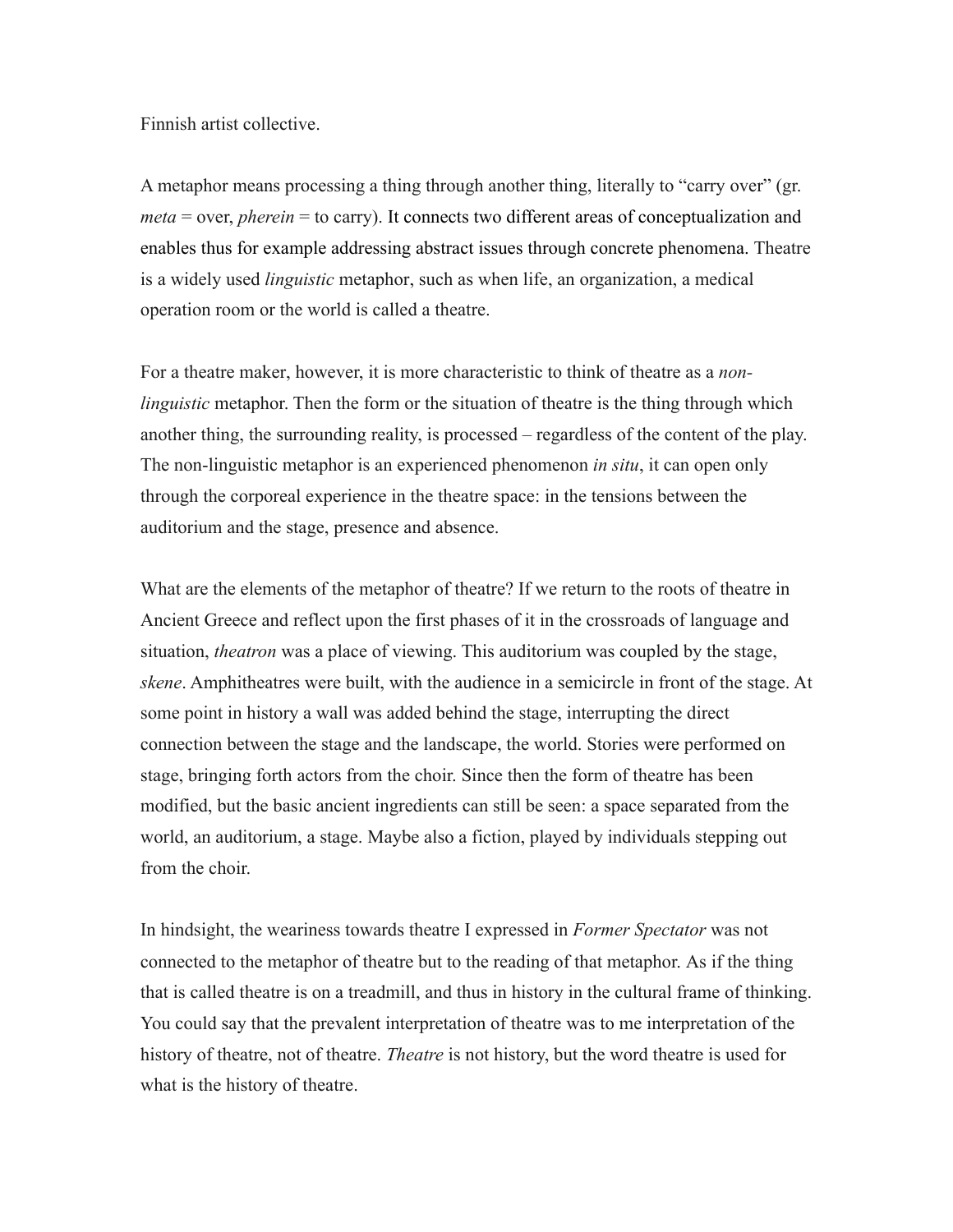*The bullet went into my arm and went out the other side. It was really disgusting, and there was a smoking hole in my arm.3*

The questions of the relationship between art and life (or reality), dealt with already by Aristotle, are approached through different metaphors in theatre and performance art, Philippe Lacoue-Labarthe quotes Jacques Lacan: "Is the aim of art to imitate or not to imitate? Does art imitate the thing it presents?" Lacoue-Labarthe continues: "[…] even if art of course imitates the thing it presents, its aim is not to present its object. As it imitates it makes something else out of its object. The imitation is "fake". Lacan says that "the object is set in a specific relationship with the Thing, at the same time circling it and bringing it into both presence and absence"<sup>4</sup>. In the interpretation of the metaphor of theatre, imitation and mimesis are familiar tools. The stage presents and repeats the world, the wall separating it from the landscape separates it from the world at large. In the tradition of performance art the same thing has been approached from the opposite direction: the art work does not seek to imitate anything but to make visible and present a pure, often unrehearsed act of creation.

When paging through the history of performance art it becomes clear that it was created trough the art of painting. The act of painting was made visible, the moment of its creation performatized by artists from Jackson Pollock to Yves Klein, Allan Kaprow, Carolee Schneeman and Ana Mendieta. If the metaphor of theatre stresses the simultaneity of presence and absence, the metaphor of performance art seems to state that there is no mimesis, there is only the present as it separates itself from the world and exists inside the frame of the art work.

George Lakoff and Mark Johnson write that metaphors have an experiential background, born from corporeal experiences. They are essentially based on the observation of simple

 

\*

<sup>3</sup> Interview of Chris Burden, W Magazine 2008.

<sup>4</sup> Lacoue-Labarthe 2001.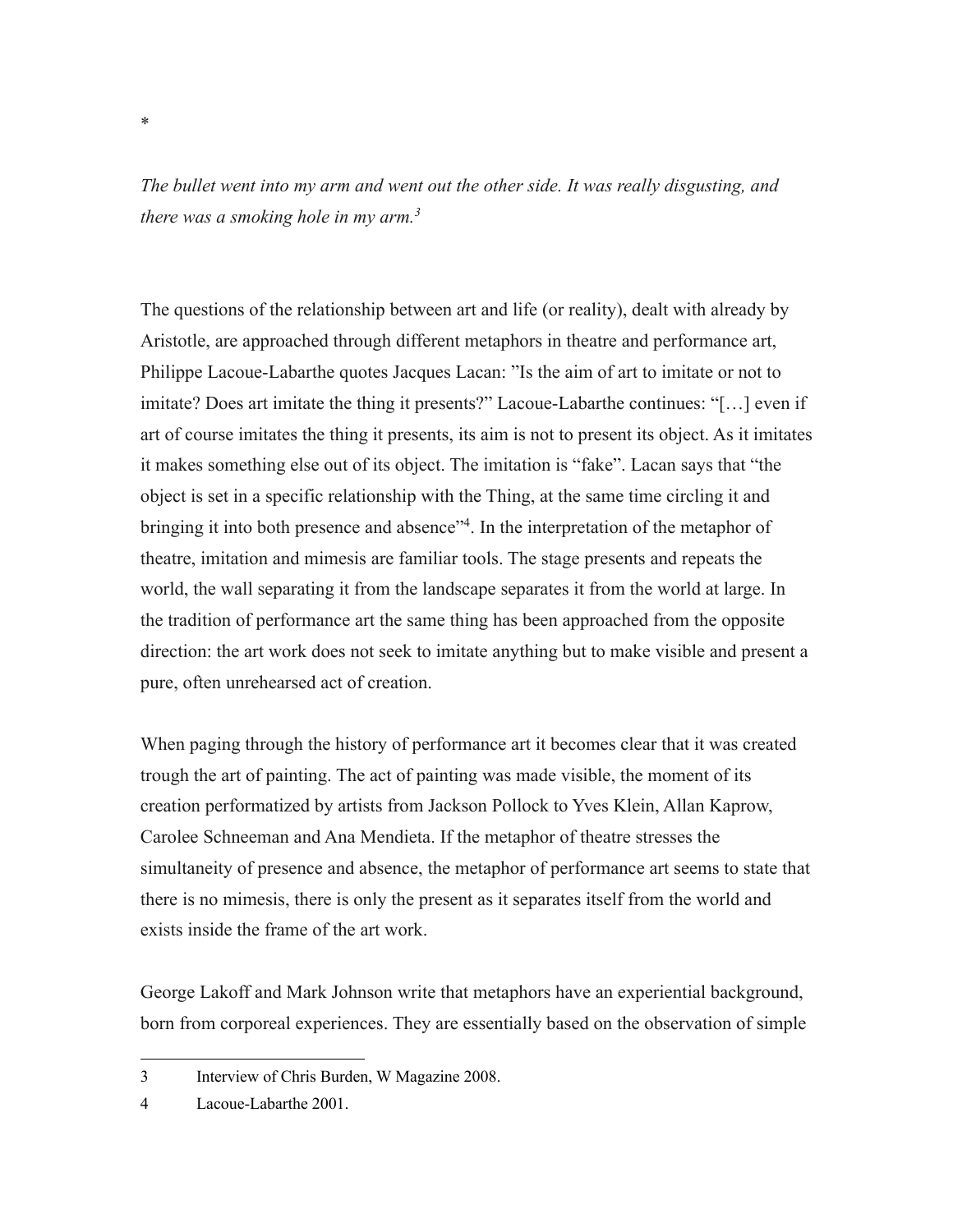bodily relations, which give a spatial direction to concepts.<sup>5</sup> For example happy is up, sad down: my hopes were high, I'm feeling low. Metaphorical directions are not random, but originate in our bodily experiences: the body of a happy person straightens up, the body of a depressed person droops. "Lakoff says that more abstract thinking can mostly be understood as metaphorical transitions from the areas more directly connected to perception," says Tiina Onikki.6

Similar metaphoricality in a non-linguistic form has been found in music. Mark L. Johnson and Steve Larson write about how the movement of music is connected to movement in space: pitch, for example, is experienced as rising or falling.<sup>7</sup> Teacher of harmonic singing Iegor Reznikoff explains the physical foundation of this metaphor: when you palpate the back of a person singing a scale up and down, you can feel how the resonance rises and falls along the spine.<sup>8</sup> Pitch is in the body as height. Also the forms of performance have metaphoricallity rising from the body. Just as singing a scale resonates in the body and gives a different relationship to rising and falling than the words *rising* and *falling*, to sit in the auditorium gives such bodily and conceptual understanding which the *auditorium* as a word can not reach. (not sure I follow this...) And to step on stage is an act revealing the foundation of theatre and giving a relationship to life that is not reachable any other way.

If performance art can be seen as a *present* counter-movement to theatre, the moving image does the same through absence. In video the original situation is usually gone, both in time and place, and only the surface repeating that situation remains. But the illusion of reality is often more strong in videos than in stage pieces: the fiction can seem like fact more easily, the feeling of the real is less contradictory and the actors don't seem like actors. Film imitates life quite obviously and openly, but can still create a strong feeling of life present.

 5 Lakoff & Johnson 2003.

<sup>6</sup> Onikki 1992.

<sup>7</sup> Johnson & Larson 2003.

<sup>8</sup> Reznikoff 2004/2005.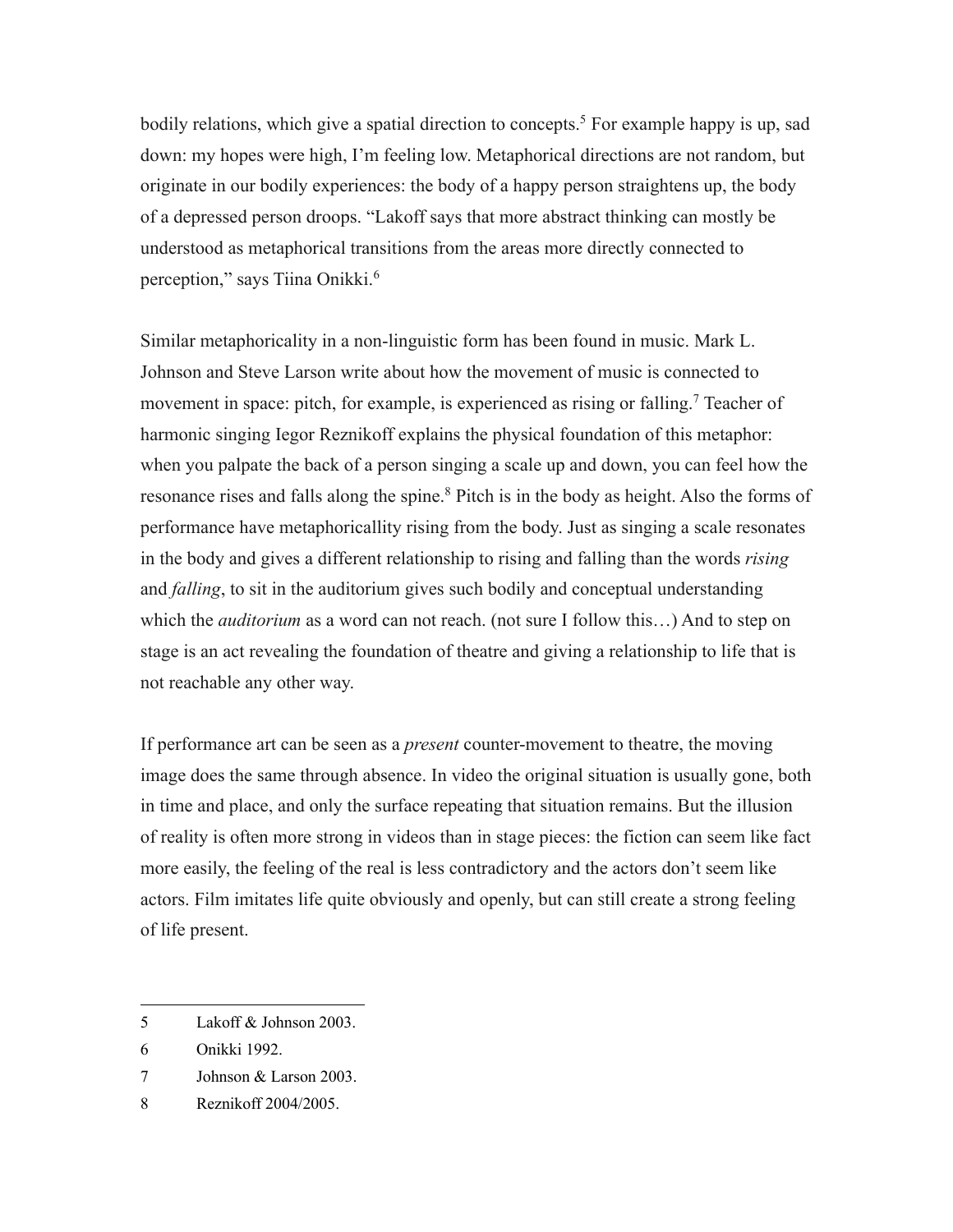*This is a fake gun. Therefore, this is not a gun.*

[...] the modifier FAKE preserves certain kinds of the properties of GUNS and negates *others. To summarize:*

*FAKE preserves: Perceptual properties (a fake gun looks like a gun) Motor-activity properties (you handle it like a gun) Purposive properties (it serves some of the purposes of a gun)*

*FAKE negates: Functional properties (a fake gun doesn't shoot) History of function (if it was made to be a real gun, then it's not a fake).9*

Lakoff and Johnson use as one of their examples a fake gun. The sentence "this is a fake gun" transforms the concept of a gun. A fake gun is not a gun, but it has to resemble a gun enough, in the words of Lakoff and Johnson a fake gun has to retain the motor-active attributes of a gun (you have be able to hold it as like a gun) and it has to fulfill certain qualities of a gun (f. ex. You have to be able to threaten with it). What makes a fake gun fake is that it doesn't function like a gun - if it can shoot you, it is a real gun.

Fake gun can be used as a metaphor about the relationship of theatre or performance with life. In theatre it is also concrete: if someone is shot in the play, it is done with a fake gun, or if a real real gun is used, it is not shot for real. If people are married in a play, they are not married after the show. Performance art challenges this structure of imitation and absence. Chris Burden is shot by his assistant with a real gun in his piece *Shoot*, and after the show he has a hole in his arm. Burden commented on his pieces afterwards, referring to the request of Marina Abramovich to re-perform his *Trans-fixed*-performace: "I never thought of my things as theater. They were like scientific experiments. There's no second

 9 Lakoff & Johnson 2003.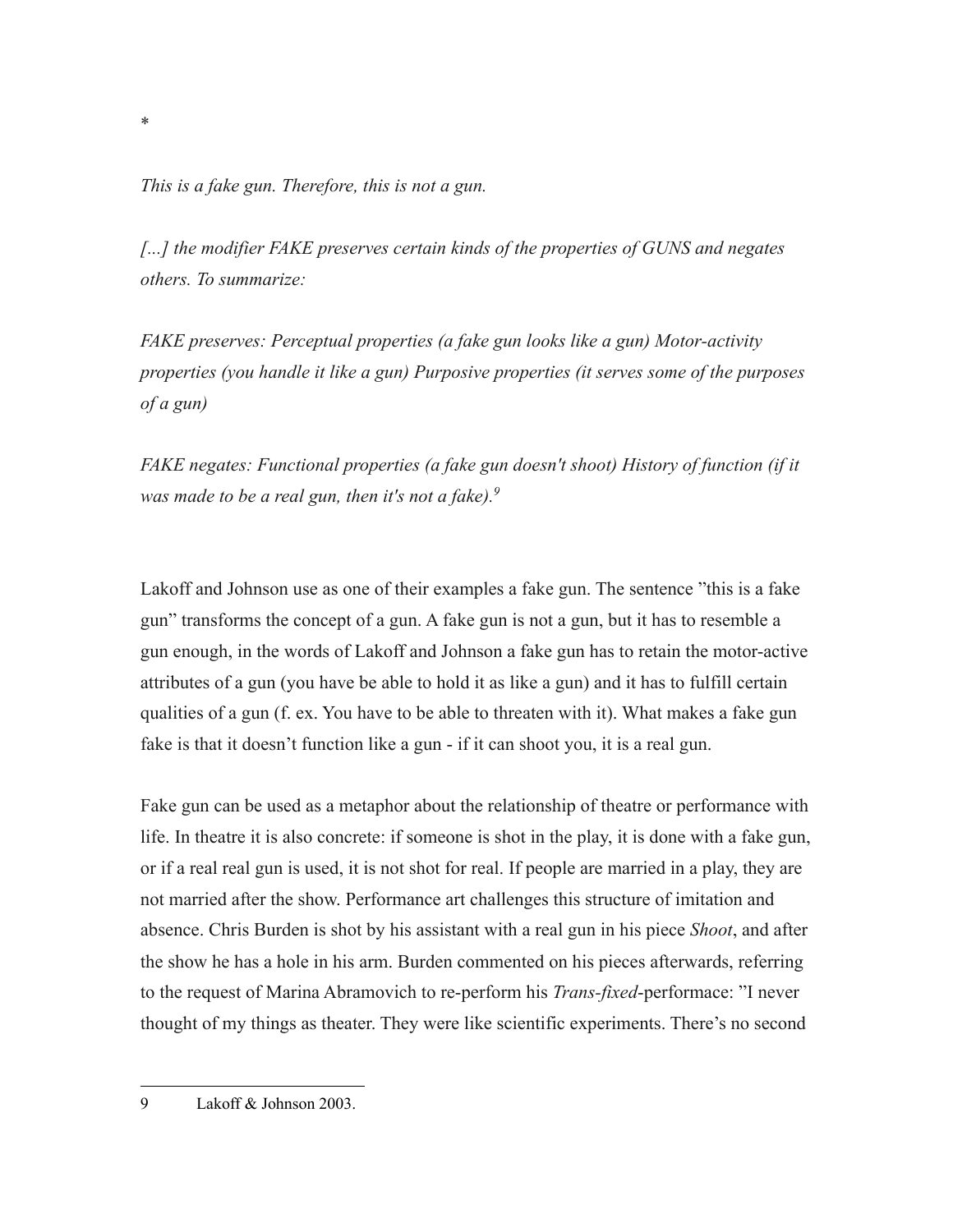time."<sup>10</sup>

Still, even if the shot in *Shoot* is real, it also imitates a real shooting. If Burden would be held hostage by a terrorist group, made to stand in a room and shot through his arm, wouldn't it be more real, less absent? Doesn't *Shoot* imitate life, where shooting through the arm is not art but violence? Or, if two children would reconstruct *Shoot* for a performance art festival and the other would shoot the other with a toy gun, wouldn't it still be performance art, even if it is an unashamed imitation? I think that also performance art is always imitating, that even in a performance art piece absence and the fake gun are present, disguised as a real gun.

Like a fake gun preserves some of the qualities of a real gun and denies some of them, a performance preserves some of the qualities of life and denies some of them. Performance alters the concept of life. It has to resemble life enough, but it cannot function as life does, it does not kill you.

\*

*I thought then, that in a way theatre is a gun as well. I thought that we will tell the truth, that we have the right answers. In mid-nineties I started to re-think things and now a feel that theatre is a gun that I am pointing at myself.11*

The art works done in Finland now that are labeled as live art (fin. *esitystaide*) or contemporary theatre, place themselves mostly in between these metaphoric models. They use the performative structures offered by theatre, performance art and video art. The process and/or the staging of creating live art pieces contain many theatrical elements: auditoriums, practice, dramaturgical thinking, lighting design, directors. On the other hand elements underlining imitation are often avoided: fictional characters, plays

<sup>10</sup> W Magazine 2008.

<sup>11</sup> An interview of the Lebanese theatre director Rabih Mrouén. Turun sanomat, a Finnish newspaper 2008.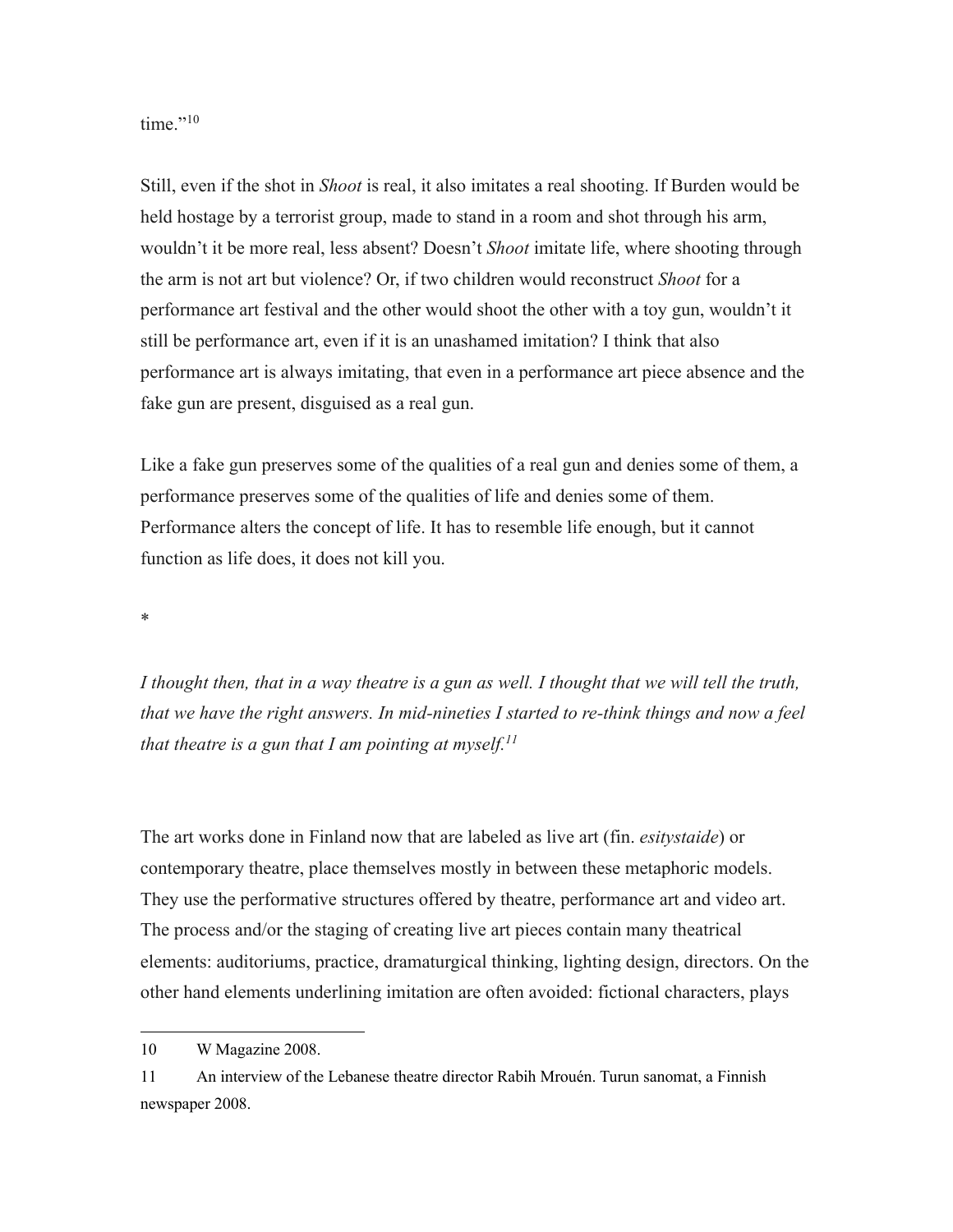and epoch sets are rare. As in performance art, in esitystaide it is habitual to be on stage "as yourself" instead of a character.

In 2010 I saw *Conte D'amour* by Swedish Institute and Finnish Nya Rampen. I sat myself in the auditorium and was told that I can come and go as I please: visit the toilet, have a cigarette outside or buy a beer at the bar. On stage there was a scaffold, the ground floor of which was covered with a translucent veil. Throughout almost the entire performance, the performers were behind the veil. A live, two-camera video feed of their actions was projected on the wall of the upper floor. The performance was about the family of Joseph Fritzl, who imprisoned his family to their basement for 25 years; the space covered with the veil represented their living quarters.

The metaphorical structure created by the performance was both theatrical and video artistic. The performers were both present and not. They were in the basement, in the underworld, and on our level. We saw only the surface, but we felt and heard the depths below. Violence was distanced because of the medium, but at the same time recognizable in my own body. Theatre was not history, it was disturbingly present.

In 2011 I went to the performance called *The Wall* by Risto Santavuori and Eero-Tapio Vuori. Several times. In this performance we sat in chairs set in front of a window that framed (?) a giant brick wall. I sat there one hour after another, sometimes alone with Risto, once with my son and two other fathers and sons. The performance gave a lot of responsibility to the spectator, also to the evaluation of its' theatricality. I sat and watched, I was in the role of the spectator for sure. As in *Conte D'amour*, the stage was not simply recognizable: there were not a horizontal stage but a vertical wall, there were no performers moving on it, just the movement of light and my mind on the surface of the wall. It created a reduced theatrical situation, where I was watching events on the stage, but that stage existed mainly inside my consciousness. I would call it theatre of the consciousness. It pointed straight at my face with the metaphor of theatre. However *The Wall* didn't create an illusion, it offered the spectator only the present act, the watching of the wall. Thus it used the metaphor of performance art, but because it used it only as a tool, which helped the spectators to open up their inner stages, I would place it closer to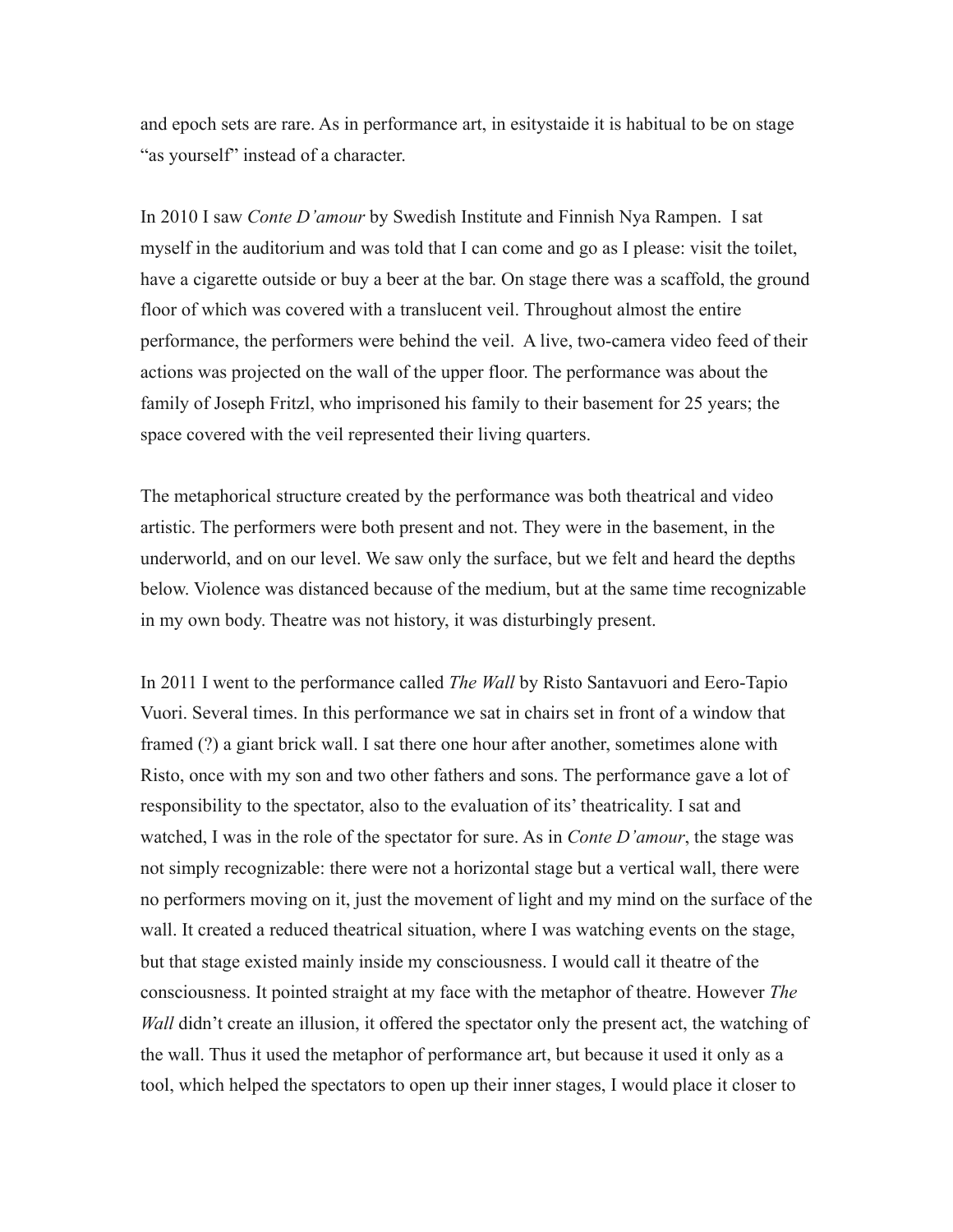theatre. When I asked Santavuori whether *The Wall* was theatre, he replied with a question: "If the National Theatre would show as a sort of Cage variation a play, in which no actor would come on stage for 4'33 minutes, would it be theatre?"12

In October 2014 I stepped into the installation *Unnamed* by Markus Kåhre in Kiasma Contemporary Museum in Helsinki. The room had a table, a chair, a bench, a table lamp and a mirror. I went in front of the mirror, but nobody was reflected on it. I looked at the wall in the reflection on the spot where my image should have been. I stayed watching at the wall. How does *Unnamed* differ from *The Wall*? Is *The Wall* theatre, but *Unnamed*  not? Santavuori refers to collective spectatorship: when watching together we "at least study the phenomenon of theatre from the auditorium". Would the piece by Kåhre be more theatrical if I watched it with someone? I don't think so. What if the artist had defined the time that we watch it, or suggested that we should spend more time on it? I feel that with collective spectatorship that would change the situation. Then the piece would be in relation to the phenomenon of theatre, even if it were executed in the context of visual art.

\*

## *In Bethlehem many had a Kalashnikov. I didn't ask, what play was on.13*

Using the metaphors of video and performance art, *Conte D'amour* and*The Wall* answer the question of whether theatre is history from two different directions, and in both cases the answer is no. No, if the metaphor of theatre is taken seriously and re-evaluated. *Conte D'amour* and *The Wall* re-evaluate it in a way that is relevant to the contemporary historical situation - by creating tangents that pierce several metaphorical models at the same time; that perforate simultaneously both present and absent, real and fictional bodies.

<sup>12</sup> Santavuori 2013.

<sup>13</sup> The discussion forum of Aamulehti, a Finnish newspaper 2010.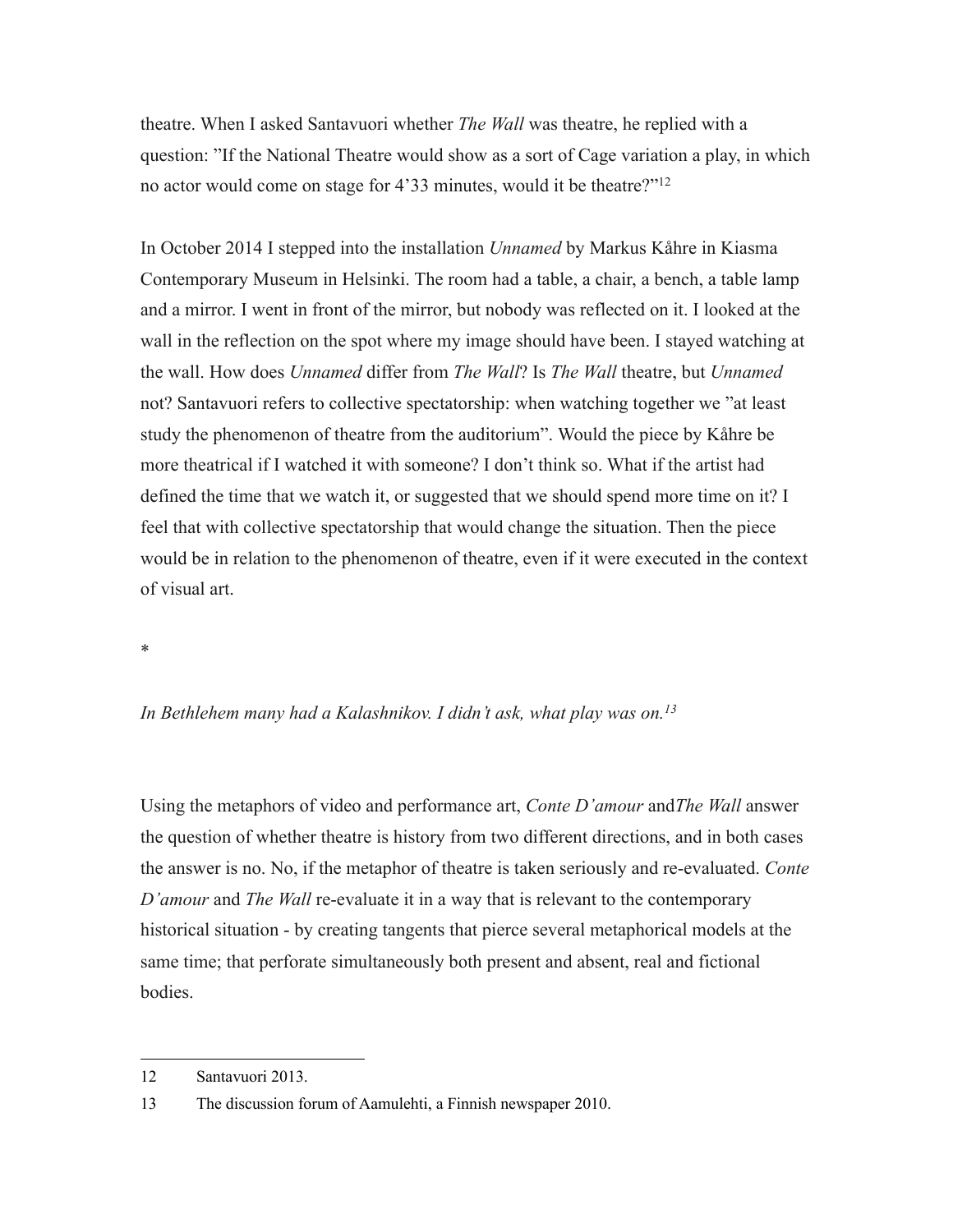According to Aristotle, the roots of western theatre (or at least of tragedy) can be traced to the worship events of Dionysos, the god of wine and ecstasy.<sup>14</sup> I am writing this essay after returning to the metaphor of theatre in my own artistic practice. In 2013 I was preparing a mystery play called *Plato's Symposium*, which was based on the dialogue by Plato, but also on those roots of theatre: the ritual parties that transformed into art pieces. In Nietzschean terms our piece was theatre born from the battle of Apollonian and Dionysian forces. Incarnations of Apollo and Dionysos even performed in the play.

In September we visited a conference of theoretical theatre in New York, which stated in their press release that it "began with the simple conception of "theater" as a public site for insight [...], tied intrinsically to theory or 'ways of seeing.' This conference is based on the premise that performance is not just an artistic medium, it is also a vast and complex conceptual/ philosophic structure (multiplicitous, logarithmic, exponential, quantum)."15 In our piece, we used the terminology of theatre: it was a mystery play, the audience were protagonists, among the scene titles there were mimesis and anagnorisis. The background structure of the piece was ritualistic, but it was also theatre, even explicitly. It could be called a theatre historical piece: inside it theatre was not history, but the history of theatre was present. Not as a nightmare from which to wake up, but as a foundation to rely on.

The ritualistic base structure of the performance posits it close to performance art in its focus on *the present*. In our group we approached the relationship of ritual and theatre by stressing the meaning of an action over what it looks like. The audience was involved in the action: they for example ate, tattooed themselves and kissed. These were performative but also real actions, as would suit the tradition of performance art. Reznikoff writes not only of the movement of music inside the body but also its effects on the "movement of the soul": "It refers to the permanent changes in our consciousness which goes through states, for instance, of happiness, joy, exultation, sorrow, tears, anxiousness, wrath, fear, courage, peace, and so on: emotions which correspond to different psycho-physiological

<sup>14</sup> Aristotle 1997.

<sup>15</sup> Theatre as Theory 2013.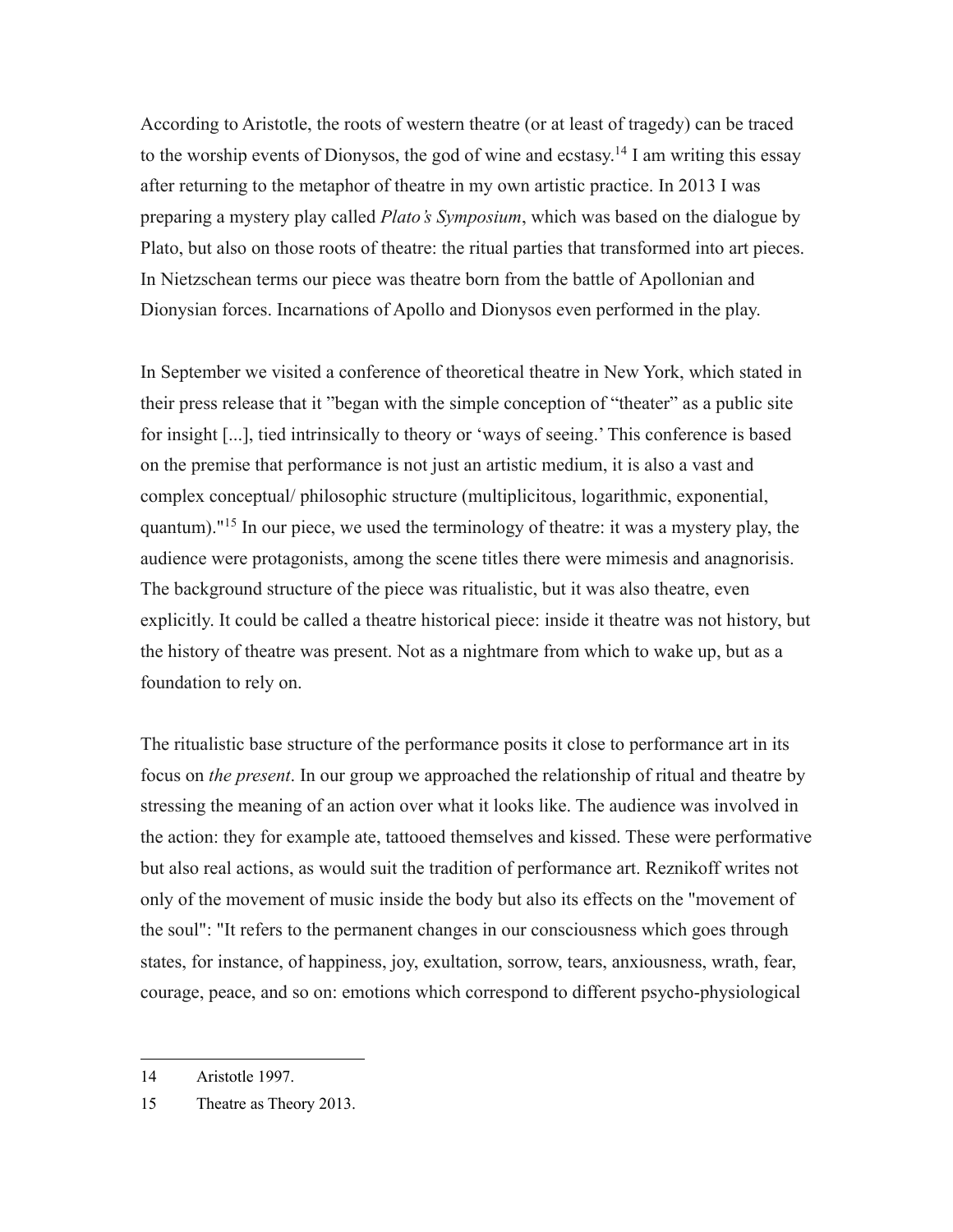inner states and different expressions of the voice"<sup>16</sup>. Similarly the tradition of performance art challenges theatre by expressing that after the performance the people involved have irreversibly changed, and the hole in the arm cannot be wiped away. Shooting, being shot and witnessing it have transformed the souls of the ones experiencing it and there is no turning back. Reznikoff's singing does this subtly, a tattoo needle underlines it.

Metaphorically *Plato's Symposium* culminates in the moment of piercing the nipple of Dionysos. Ritual artist Jani-Petteri Olkkonen performed as the body of Dionysos. The piercing of the nipple was literally a theatrical and theatre-historical act, where the divine father figure of theatre moves through his own katharsis. At the same time it was bodily true: blood flowed and the human body had an irreversible hole. For Olkkonen it was first and foremost a personal ritual. Reflecting the character of Dionysos everything started to flow: blood, wine, vomit, emotions. A couple of days later one of the protagonists described the effects of the performance to me: "It got me menstruating". The scene shook the audience for a reason and raised relevant aftertalks about the question of violence. Was it violent? From the point of view of the play, it wasn't, it was part of the work of the actor. From the point of view of the fake gun convention it was, it would be more suitable to act the piercing, mime it. From the point of view of performance art it wasn't, because the act is valuable. And neither from the point of view of ritual or the performer, because it was a consciously chosen, carefully considered, professionally executed and personally meaningful act. Visually - maybe, depending on the spectator, because the references of blood flowing are multiple.

The moment was important, because it happened in the intersection of metaphors: the theatrical, the ritual and the performance-artistic. The needle punctured not only the nipple of Dionysos, but also the metaphorical structures of performativity. Like in art history: ritual became theatre, an act became a performance, theatre became live art and eventually all were mixed. After this my statement on theatre being history seems even more sloppy. It has provocative value in the context of art politics: the definition of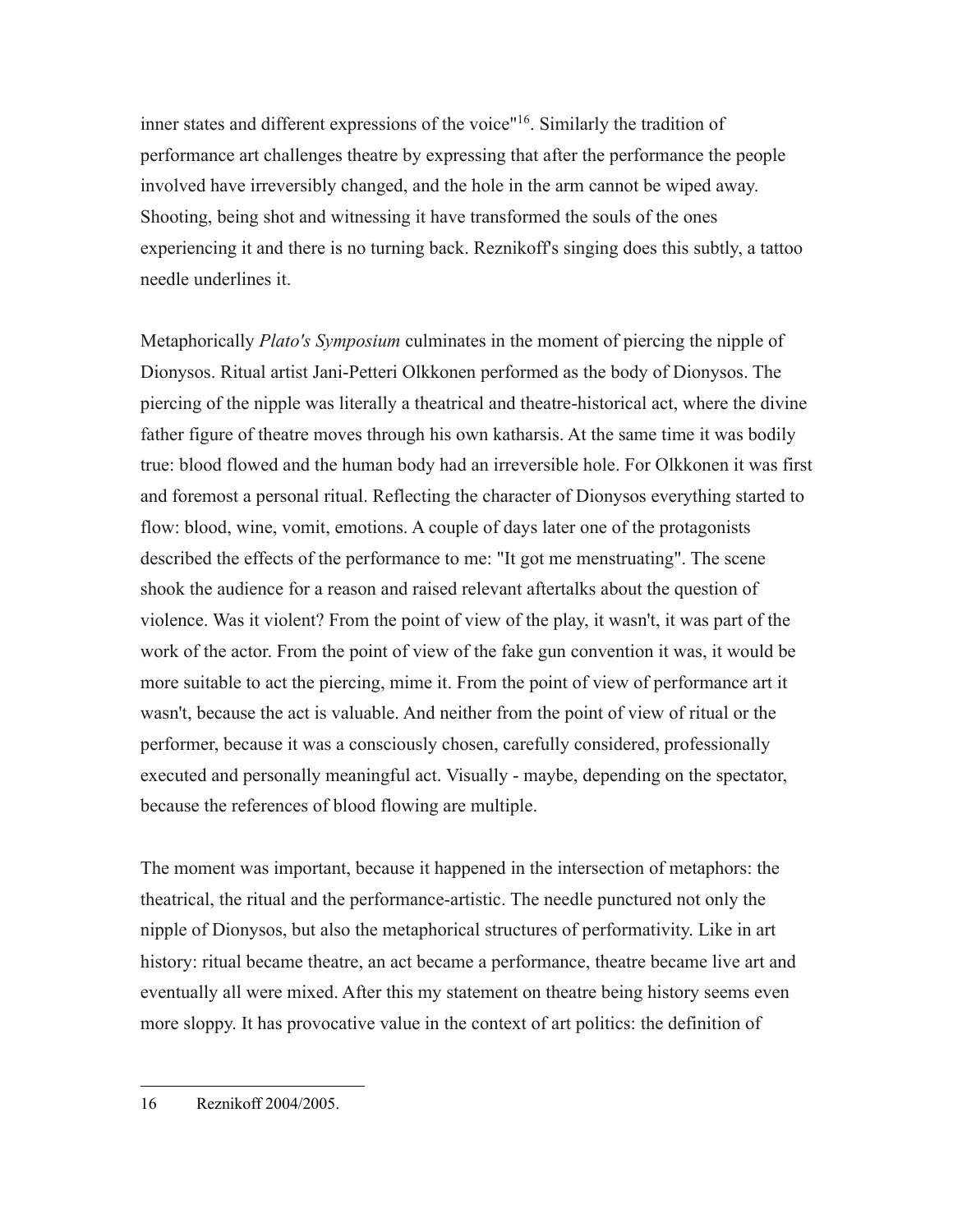theatre be should be questioned. But theatre as such has meaning; not at the moment of the piercing, but the whole time before and after. Theatre as a metaphor is meaningful through performative piercings; I give the performances described above as examples. If performances are not interested in being theatre, or if they are named "theatre" without a relationship to the metaphor of theatre, the concept has lost its power. If they take the metaphor of theatre seriously, it has a reason to live.

## **Bibliography**

Aristotle: *Retoriikka ja runousoppi*. Gaudeamus 1997. [Finnish edition of *Rhetoric* and *Poetics*]

Institutet & Nya Rampen: *Conte D'amour*. Performance at the Theaterszene Europa festival in Cologne 2010.

Johnson & Larson: *"Something in the Way She Moves" - Metaphors of Musical Motion.*  Metaphor and Symbol, 18, No. 2 (2003): 63-84.

*Toy gun of a school boy caused a police operation.* Text Olli Waris. Iltalehti 20.12.2010.

Kåhre: *Unnamed*. 1996. At display in Kiasma Hits -exhibition in the Contemporary Art Museum Kiasma, Helsinki 2013.

Lacoue-Labarthe: *Etiikasta: Lacan ja Antigone*. Loki-Kirjat 2001. [Finnish edition of *De l'éthique: À propos d'Antigone*]

Laitinen: *Former Spectator*. Esitys 2/2008.

Lakoff & Johnson: *Metaphors we live by*. University of Chicago Press 2003, first edition 1980.

*Why a plastic ball gun in a Christmas paegant of an upper elementary school?* The blog of Aamulehti newspaper, pseudonym pekka saarinen 21.12.2010.

Onikki: *Paljon pystyssä*. In the book *Metafora. Ikkuna kieleen, mieleen ja kulttuuriin*. [eng. *Metaphor. A window to language, mind and culture*]Ed. Harvilahti, Kalliokoski, Nikanne, Onikki. SKS 1992.